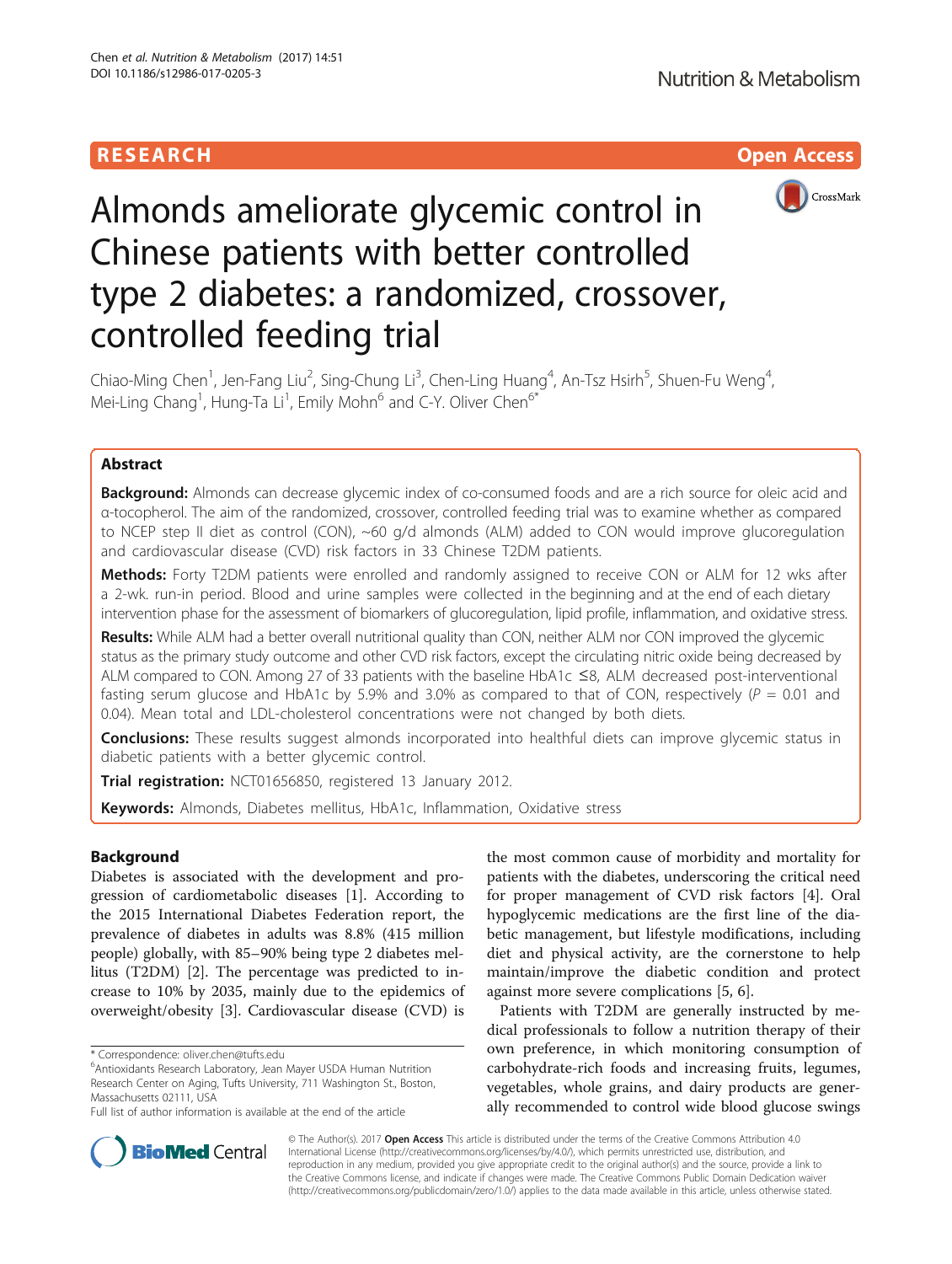[[7\]](#page-10-0). Though tree nuts as a food group have not been included in any specific nutrition recommendations [\[7](#page-10-0)], they can be considered in nutrition therapy(s)  $[8]$  $[8]$  because of their capability to decrease glycemic index of co-consumed foods and to improve lipid profiles and biomarkers of inflammation and oxidative stress [[9](#page-10-0)–[18](#page-10-0)]. However, a small body of clinical evidence illustrating the effect of almonds on blood glucose control in patients with T2DM is mixed. We and others [\[16, 19](#page-10-0)] found that almonds improved blood glucose control in T2DM patients, but null outcomes were also noted in Lovejoy et al. study [[19\]](#page-10-0). Though mechanisms contributing to the mixed results remain to be elucidated, they can be attributed to the divergences in study design (dose, timing and means of almond consumption, duration, controlled feeding) and study participants (diabetes history, medication use, glycemic management, ethnicity, diet, CVD risk factors).

Our previous 4-week controlled feeding study with Chinese patients with T2DM and mild hypercholestero-lemia [[16\]](#page-10-0) showed that almonds  $({\sim}60 \text{ g/d})$  added to replace 20% calories of a National Cholesterol Education Program step II diet (NCEP II) [\[20](#page-10-0)] improved glycemic control, lipid profile, oxidative stress status, and inflammation as compared to the NCEP step II diet. In addition, we noted in this study that almonds decreased body fat, an improvement associating favorably with insulin resistance, inflammation, and other CVD risk factors [[10](#page-10-0), [21](#page-10-0)–[23\]](#page-10-0). Because of the relatively short study duration and small sample size, a more robust trial is needed to substantiate the health benefits of almonds in glycemic status of patients with T2DM. Thus, we conducted a longer clinical trial to examine the effect of almonds incorporated to replace 20% calories  $({\sim}60 \text{ g/d})$ of the NCEP II diet on glucoregulation, lipid profile, inflammation, and oxidative stress in Chinese patients with T2DM. The primary outcome of the study was HOMA-IR and other outcome measures included fasting HbA1c, C-peptide, high sensitive C-reactive protein, E-selectin, ICAM-1, endothelin-1, nitric oxide, oxidized LDL, protein carbonyl in plasma or serum, postprandial glucose and insulin responses to a standard breakfast, and urinary isoprostanes. However, mild hypercholesterolemia was not an inclusion criterion because it has become a standard treatment in Taiwan when patients with T2DM diagnosed with hypercholesterolemia have been generally prescribed with lipid-lowering drugs such as statins.

## Methods

#### Subjects

Patients previously diagnosed with T2DM by an attending physician of the Endocrine Clinic of either the Taipei Medical University Hospital (TMUH) or the Taipei Medical University-Shuang-Ho Hospital in Taiwan were

recruited for the trial. The inclusion criteria included age between 40 and 70 y, BMI: 24 to 35  $\text{kg/m}^2$ , HbA1c: 6.5–10%, and regular use of prescribed oral hypoglycemic agents [sulfonylureas (e.g., Glibenclamide), biguanide (e.g., metformin), DPP-4 inhibitor (e.g., Januvia), and  $\alpha$ -glucosidase inhibitor (e.g., acarbose)]. The exclusion criteria included regular use of insulin, oral steroids or anti-inflammatory agents, ≥5% body weight change in the last 6 mo, diagnosed CVD, stroke, gastrointestinal diseases, inflammatory bowel disease, chronic kidney disease, hepatobiliary disease, renovascular disease, endocrine diseases, hyperuricemia, autoimmune diseases, active treatment for cancer of any type  $\leq 1$  y, poor hypertension control (systolic blood pressure  $\geq$  150 mmHg and/or diastolic blood pressure  $\geq$  95 mmHg), known allergies to nuts of any kind, frequent nut consumption (≥3 oz./wk), regular use of any dietary supplements or homeopathic remedies, daily ethanol intake of ≥2 drinks and smoking. Due to insulin dosage is normally adjusted with carbohydrate intake, there might be a safety concern with the decrease of carbohydrate intake from 56% to 47% when fat-rich almonds were incorporated into study diet. Thus, patients using insulin were excluded from the study.

After enrollment, subjects were asked to adhere with medication regimens and to refrain from consuming nuts during the 2-wk. run-in period and during the intervention. The study protocol was approved by the Institutional Review Board of the Taipei Medical University, and written informed consent was obtained from participants before study procedures were performed. The study was registered at [ClinicalTrials.gov](http://clinicaltrials.gov) (no. NCT01656850).

## Study design

The study was a 28-wk. randomized, crossover, controlled feeding trial with a 2-wk. run-in period and a 2-wk. washout between alternative diets. The study duration was selected because it was required for the assessment of HbA1c, which is indicative of the long-term glycemic status. The enrolled patients were randomly assigned to receive one of the study diets for 12 wks after the run-in period, during which they consumed CON (Fig. [1](#page-2-0)). A randomization scheme was prepared by a biostatistician using a standardized computer program for two treatment groups in a crossover design. ALM and CON were prepared by the metabolic kitchen of the TMUH. A total of 4 overnight fasting blood and urine samples and anthropometric data were collected from each participant during the trial. At the beginning and the end of each intervention phase, Postprandial glycemic response to a standard breakfast comprising 2 slices of white bread and 240 mL unsweetened soy milk (containing 45 g carbohydrate, 15 g protein, and 8 g fat) was also assessed, and blood was collected prior to and at 30, 60, 90, 120, and 180 min post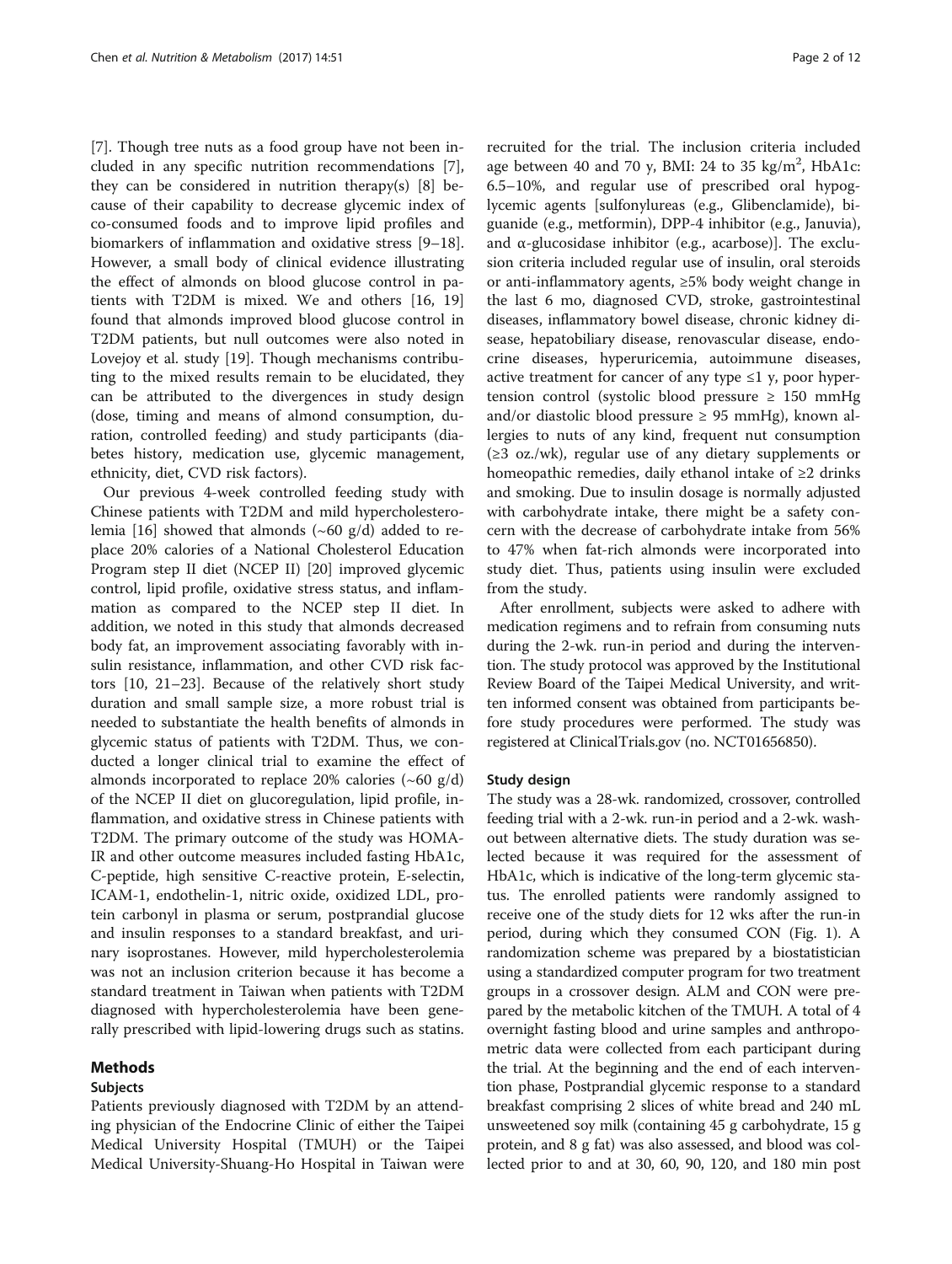<span id="page-2-0"></span>

breakfast. Instead of using the standard 75 g glucose employed in the oral glucose tolerance test, we used standard breakfast to prevent the incidence of hyperglycemia and to provide a control meal for postprandial glycemic response test. The breakfast food items were selected as they were commonly consumed in Taiwan and provided an adequate amount of glucose for the test. The postprandial glycemic response test was performed after subjects were fasted overnight. Area under curve of postprandial glucose or insulin concentration and time course was calculated using the trapezoid rule [\[24\]](#page-10-0). All subjects were instructed to maintain their habitual physical activity and intensity throughout the study to minimize any potential influences on blood glucose and lipid.

#### Study diets

Study meals were tailored to meet daily energy need of each subject to maintain body weight, calculated using the information of anthropometry and daily physical activity level. Body weight was monitored weekly for the adjustment of daily energy intake in order to maintain BW throughout the whole trial. CON was formulated according to the NCEP II [[20\]](#page-10-0) and provided daily calories from carbohydrate, protein, and fat at 55, 17, and 28%, respectively. These percentages were comparable to those generally consumed by Taiwanese. Calories from SFA and PUFA were <7 and 10%, respectively, and cholesterol content were <200 mg. A 2-week menu rotation was used to make meals more appetizing to the participants. ALM was prepared by incorporating roasted, unsalted whole almonds with skins or derived powder to replace 20% calories of CON. The dose was selected based on the positive data of our previous study [[16](#page-10-0)] and the data of Josse et al. (2007) study in which almonds at the dose of 60 and 90 g were effective to lower the glycemic index of white bread in healthy people, but effective at the dose of 30 g [\[14](#page-10-0)]. Almonds were either incorporated into entrees or deserts or consumed as a

snack. Roasted almonds were used in the trial because their more appealing taste to most consumers. In our previous study [[16](#page-10-0)], almond powder was used to prepare a list of Chinese foods, such as steamed buns, bread, dumpling skin, daikon radish cake, and pizza dough. Providing the daily dose of almonds in a wide range of study foods was aimed to enhance subject compliance. The average daily almond intake was 60 g. The same batch of almonds generously provided by the Almond Board of California were used in the study. During the intervention, subjects were asked to pick up all of their meals and snacks from the TMUH 3 times a week. To monitor the compliance and assess nutrient intakes, subjects were instructed to bring back all unconsumed foods when they returned the TMUH to pick up meals. The unconsumed foods were weighed and recorded. A compliance calendar was also used to monitor the consumption of almond foods. Nutrients intake of CON and ALM were calculated using the Nutritional Chamberlain Line, Nutritionist Edition, version 2002 (E-Kitchen Business Corp, Taiwan).

## Anthropometric measurements

Body height was measured by a height measuring device. Body weight and % fat mass were assessed using an X-SCAN PLUS body composition analyzer by a bioelectrical method (Jawon Medical, Seoul, Korea). The % fat mass was measured up to a 0.1% accuracy. After ≥10 min of rest in a quiet room, blood pressure was measured twice with 10 min rest between measurements, using a FT-500 R automatic blood pressure meter (Jawon Medical). The final blood pressure values are the mean of 2 measurements.

## Blood and urine collections

Fasting and postprandial blood samples were collected from a venous vein of one arm into vacutainers with and without anticoagulant (EDTA or NaF). Plasma and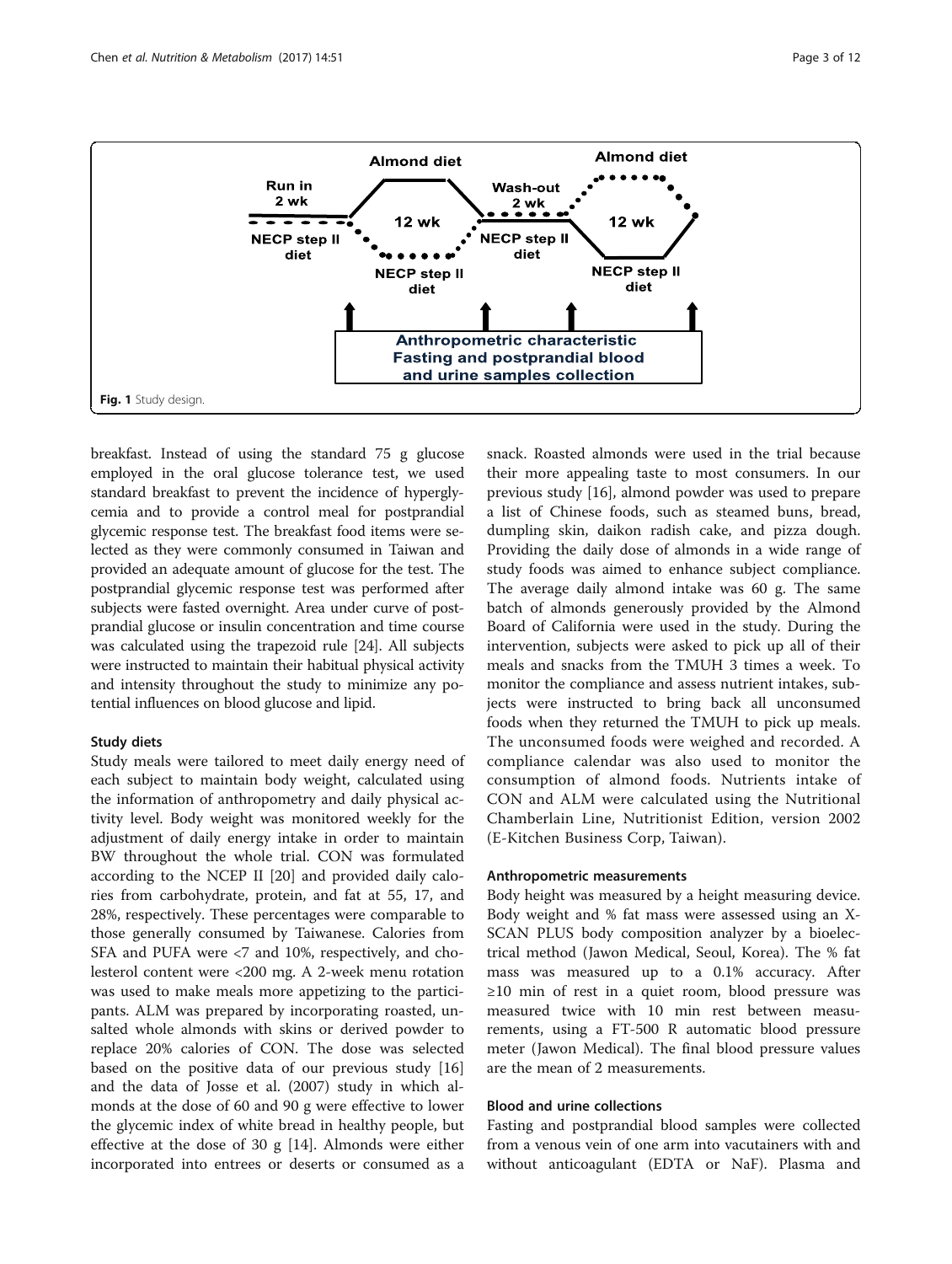serum were collected after centrifugation at  $1400 \times g$  for 10 min at 4 °C, aliquoted, and then stored in −80 °C until analyses. Morning spot urine was also collected at the study sites after overnight fast and stored at −80 °C until analysis.

## Biochemical biomarkers

Serum AST and ALT, creatinine, and magnesium were all determined using a Siemens Advia 1800 automated chemical analyzer (Erlangen, Germany).

Glucose in NaF plasma and lipid profile in serum were determined using a SYNCHRON LX20 Pro clinical chemistry analyzer (Beckman Coulter, Fullerton, CA). Serum insulin was determined by an [electrochemilumi](https://www.google.com.tw/url?sa=t&rct=j&q=&esrc=s&source=web&cd=1&cad=rja&uact=8&ved=0ahUKEwj3nofk6cnLAhWJkZQKHUZ4DhkQFggaMAA&url=http%3A%2F%2Fwww.cobas.com%2Fcontent%2Fdam%2Fcobas_com%2Fpdf%2Fproduct%2FElecsys%2520Calcitonin%2FElecsys%2520Calcitinin%2520Fact%2520Sheet.pdf&usg=AFQjCNENZAYYYBGXuU4aJ4fNvYCTLXlI6A)[nescence immunoassay](https://www.google.com.tw/url?sa=t&rct=j&q=&esrc=s&source=web&cd=1&cad=rja&uact=8&ved=0ahUKEwj3nofk6cnLAhWJkZQKHUZ4DhkQFggaMAA&url=http%3A%2F%2Fwww.cobas.com%2Fcontent%2Fdam%2Fcobas_com%2Fpdf%2Fproduct%2FElecsys%2520Calcitonin%2FElecsys%2520Calcitinin%2520Fact%2520Sheet.pdf&usg=AFQjCNENZAYYYBGXuU4aJ4fNvYCTLXlI6A) (Roche, Switzerland), and interday coefficient of variation (CV) was 8%. Homeostasis model assessment-Insulin Resistance (HOMA-IR) was calculated according to the formula: insulin  $\times$  glucose/ 22.5, with insulin expressed as  $\mu$ U/mL and glucose as mmol/L [[25](#page-10-0)]. C-peptide was measured using a chemiluminescent assay (Siemens Centaur, Erlangen, Germany), and the inter-day CV was 10.7%. Apolipoprotein [[26\]](#page-10-0) A-1 and Apo B in serum were measured using PEG enhanced immunoturbidimetric assays with the Siemens Advia 1800 analyzer, and inter-day CV was 4.2 and 5.8%, respectively.

High sensitivity C-reactive protein (hsCRP) in serum was determined in TBA-40FR chemistry analyzer using a latexenhanced turbidimetric immunoassay (Toshiba, Japan), and inter-day CV was 7.2%. Plasma intracellular adhesion molecule-1 (ICAM-1), E-selectin, and endothelin-1 were assessed using human sICAM-1/CD54 Quantikine ELISA kit (R&D Systems, Minneapolis, MN), human E-selectin/ CD62E ELISA kit, (R and D Systems) and endothelin-1 Quantikine ELISA kit (R and D Systems), respectively. Serum nitric oxide (NO) was determined by a colorimetric total nitric oxide assay kit (R and D Systems). Intra-day CV for ICAM-1, E-selectin, endothelin-1, and NO was 2.6, 2.2, 2.8, and 2.9%, respectively, and inter-day CV was 3.9, 12.5, 11.1, and 10.0%.

Total  $F_{2\alpha}$ -isoprostanes in urine were determined using our routine HPLC-GC/MS method [[27\]](#page-10-0). The final value is expressed after adjusted with creatinine. Intra- and inter-day CV for the assay was 4.5 and 9%, respectively. Protein carbonyl in serum was determined by a colorimetric assay kit (Cayman Chemical, Ann Arbor, MI). Circulating oxidized LDL in serum was determined using an ELSIA kit (Mercodia, Uppsala, Sweden). Intraday CV for protein carbonyl and oxidized LDL was 1.2 and 1.4%, respectively, and inter-day CV was 4 and 3.7%.

Plasma α-tocopherol was determined using a reversephase HPLC method, according to Bieri et al. [\[28](#page-10-0)]. Briefly, α-tocopherol in plasma was extracted with hexane and then quantified using an HPLC system (Hitachi, Japan) equipped with a LiChroCART C-18 column (4 × 250 nm, 4 μm; Perkin-Elmer, West Lafayette, IN) and a UV/VIS detector (Hitachi, Japan). The concentration in unknown samples was calculated using a standard curve constructed using authentic α-tocopherol. Intra-day and inter-day CV was 7.5 and 11.3%, respectively.

## Statistical analyses

The sample size was calculated using the HOMA-IR data of our previous study [[16\]](#page-10-0). A sample size of 40 subjects was needed to detect the significant difference in HOMA-IR at the α value of 0.05. The power calculation was performed using the PROC POWER and PAIRED-MEANS TEST in SAS as the study was a randomized crossover trial. The HOMA-IR value of pairedmeans used in the calculation was 5.19 and 4.63 and pairedstddevs was 2.55 and 2.10, respectively. Results are expressed as mean ± standard deviation [\[29\]](#page-10-0). Student's t-test was performed to assess nutrients between CON and ALM. Paired Student's t-test was performed to evaluate the difference of the study outcomes between the baseline and at the end of the washout, and the results showed that there were no significant differences between them. A repeatedmeasures ANOVA analysis was performed to assess the significance between treatments, using PROC GLM with treatment (ALM vs. CON), sequence (ALM-CON vs. CON-ALM), period (1 vs. 2), and subject as independent variables. The effect of sex and its interaction with other independent variables were insignificant; thus, they were excluded from the model. LSMEANS was employed to evaluate the significance in differences between 2 diets. Normality of the outcomes for the ANOVA analysis was evaluated, and log transformations for the skewed outcomes were made to satisfy the distributional assumptions. Significance was considered at  $P \le 0.05$  (2-tailed). All analyses were performed using SAS 9.3 (SAS Institute, Cary, NC).

## Results

## Participant characteristics

A total of 40 patients were enrolled and 33 of them completed the whole intervention with full compliance. The compliance to the study protocol was assessed by measuring the amount of unconsumed foods during the trial and checking the compliance calendar of almond consumption (Fig. [2\)](#page-4-0). Two subjects withdrew from the study because of unspecified personal reasons unrelated to the study and 5 withdrew because of constraints related to the controlled feeding, such as meal pick up and irregular working hours. The demographics of 33 completers is illustrated in Table [1.](#page-4-0) All subjects didn't change their medication regimen during the whole intervention.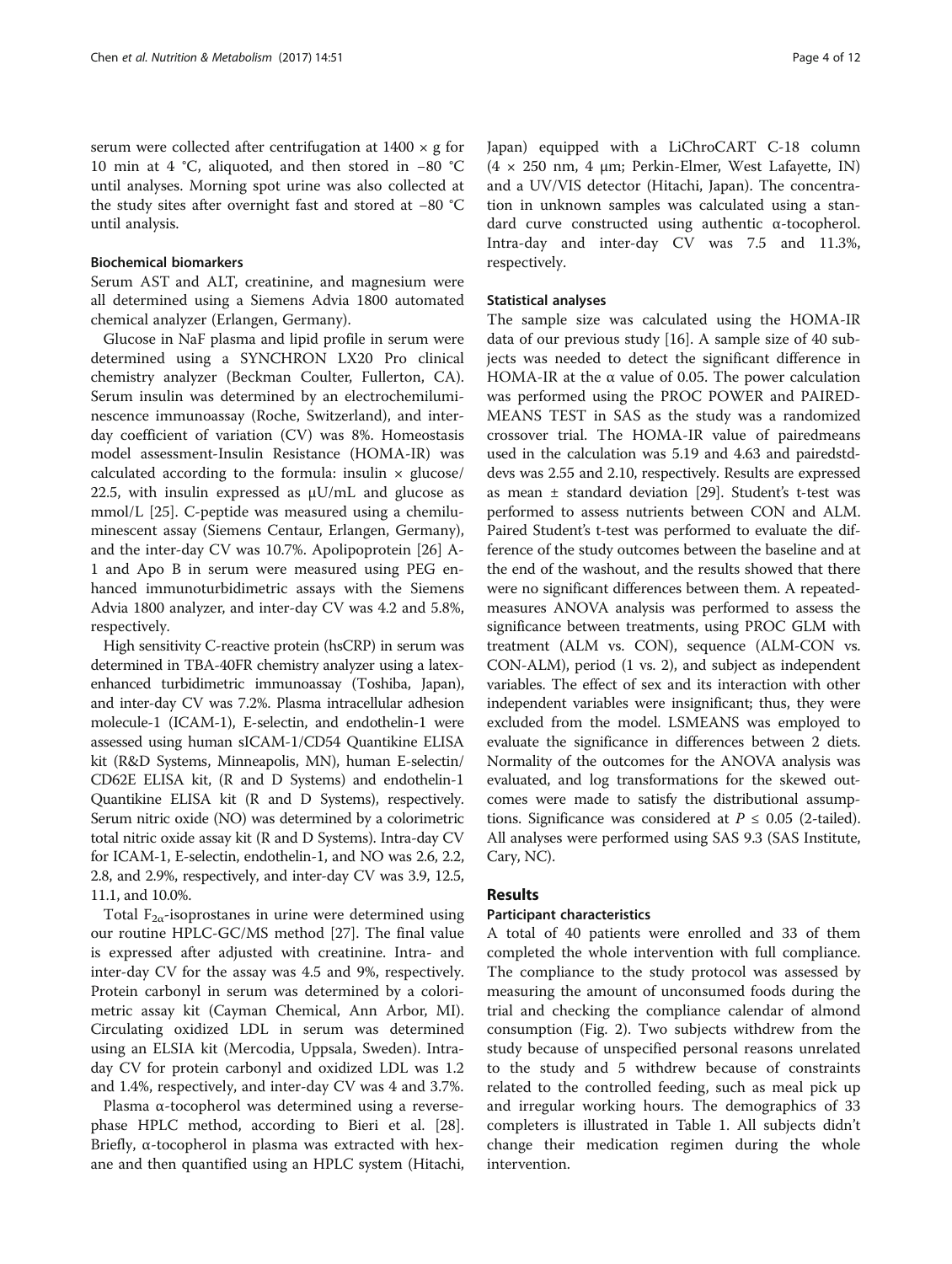<span id="page-4-0"></span>

## Study diet

Average caloric intake was comparable between CON and ALM phases (Table [2](#page-5-0)). Subjects consumed 8.7% less calories from carbohydrates and 10.1% more from fats during the ALM phase than the CON phase  $(P \le 0.0001)$ . ALM and CON provided 16 and 7% calories from MUFA, respectively. As 60 g almonds provide 7.2 g fiber, ALM had 37.5% more fiber than CON. As almonds are rich in Mg and α-tocopherol, ALM contained 62 and 179% more than CON, respectively.

## Anthropometry characteristics and clinical biochemistry

At the end of the 12-wk. intervention, both ALM and CON did not affect body weight, BMI, waist and hip circumferences, waist/hip ratio, % body fat, as compared to the respective baseline/washout values (Table [3](#page-5-0)). Average systolic blood pressure during the intervention was 123.6 mmHg, which is in the range of prehypertension. ALM and CON did not affect serum Mg status.

Table 1 Demographics of subjects at the enrollment<sup>a</sup>

| Attribute                                 | Value         |
|-------------------------------------------|---------------|
| Sex, F/M                                  | 20/13         |
| Age, year                                 | $54.9 + 10.5$ |
| Diabetic duration, years                  | $4.8 \pm 3.2$ |
| Use of oral hypoglycemic agent, n (%)     | 33 (100)      |
| Sulfonylurea, n (%)                       | 17 (52)       |
| Biguanides, n (%)                         | 31 (94)       |
| DPP-4 inhibitor, n (%)                    | 4(12)         |
| $\alpha$ -glucosidase inhibitor, n $(\%)$ | 6(18)         |
| Use of Lipid-lowering drugs, n (%)        | 8(24)         |
| Use of Antihypertensive drugs, n (%)      | 3(9)          |

<sup>a</sup>Values are expressed as mean ± SD

## Glycemic status and lipid profile

Mean HbA1c of 2 pre-intervention values was 7.5%. At the end of ALM and CON, both diets did not change HbA1c as compared to the corresponding preintervention value. Similarly, both diets did not affect fasting serum glucose, insulin, and HOMA-IR values. However, as compared to the value at the end of CON, there was a trend that ALM increased C-peptide by 4.6%  $(P = 0.082)$ . There was no difference between ALM and CON in blood glucose excursion for 3 h post breakfast, and the highest blood glucose at 246.6 and 239.4 mg/dl for ALM and CON, respectively, was noted at 90 min. The AUC of serum insulin kinetics after the breakfast did not differ between 2 diets. ALM decreased postprandial insulin level at 30, 60, and 90 min by 19, 15, and 17%, respectively, as compared to CON at the same time point. The highest postprandial blood insulin at 31.5 and 37.8 mU/l for ALM and CON, respectively, was noted at 90 min.

Our previous data showed almonds decreased fasting blood glucose in the patients with HbA1c between 6 and 8% [[15\]](#page-10-0). Thus, we conducted a subset data analysis including only subjects ( $n = 27$ ) with the initial HbA1c ≤8% (Table [4](#page-6-0) and Fig. [3\)](#page-6-0), a level indicating a better glycemic management. Fasting serum glucose value at the end of the ALM phase was 5.9% lower than the CON phase and HbA1c value was 3.0% lower. The postprandial glycemic response to the breakfast was not different between 2 diets. Similar to the pattern noted in all 33 subjects, ALM significantly lowered the postprandial insulin level of the subset subjects at 30, 60, and 90 min by 23, 19, and 20%, respectively, as compared to CON at the same time points.

Lipid profile did not differ between 2 diets in all subjects and the subset subjects (Table [5](#page-7-0)). During the whole intervention, TC and LDL-C concentration was below 200 and 105 mg/dl, respectively, and HDL-C above 40 mg/dl. There was a trend that TG level of the subset subjects was 17.9% higher at the end of ALM than CON  $(P = 0.078)$ , but the post ALM value was more comparable to the pre ALM value with a 5.1% increase.

## Inflammation, endothelial function, and oxidative stress

Serum hsCRP below 0.5 mg/dl in all 4 measurements was not affected by the diets (Table [6](#page-8-0)). While the preintervention NO values were comparable between the 2 diets, ALM significantly decreased serum NO by 29.8 and 29.3% in all 33 and subset subjects, respectively, as compared to CON. ALM decreased E-selectin concentration by 3.9% in all subjects ( $P = 0.121$ ) and significantly decrease the value by 7.9% in subset subjects. Both ICAM-1 and endothelin-1 contents remained similar during the course of the trial.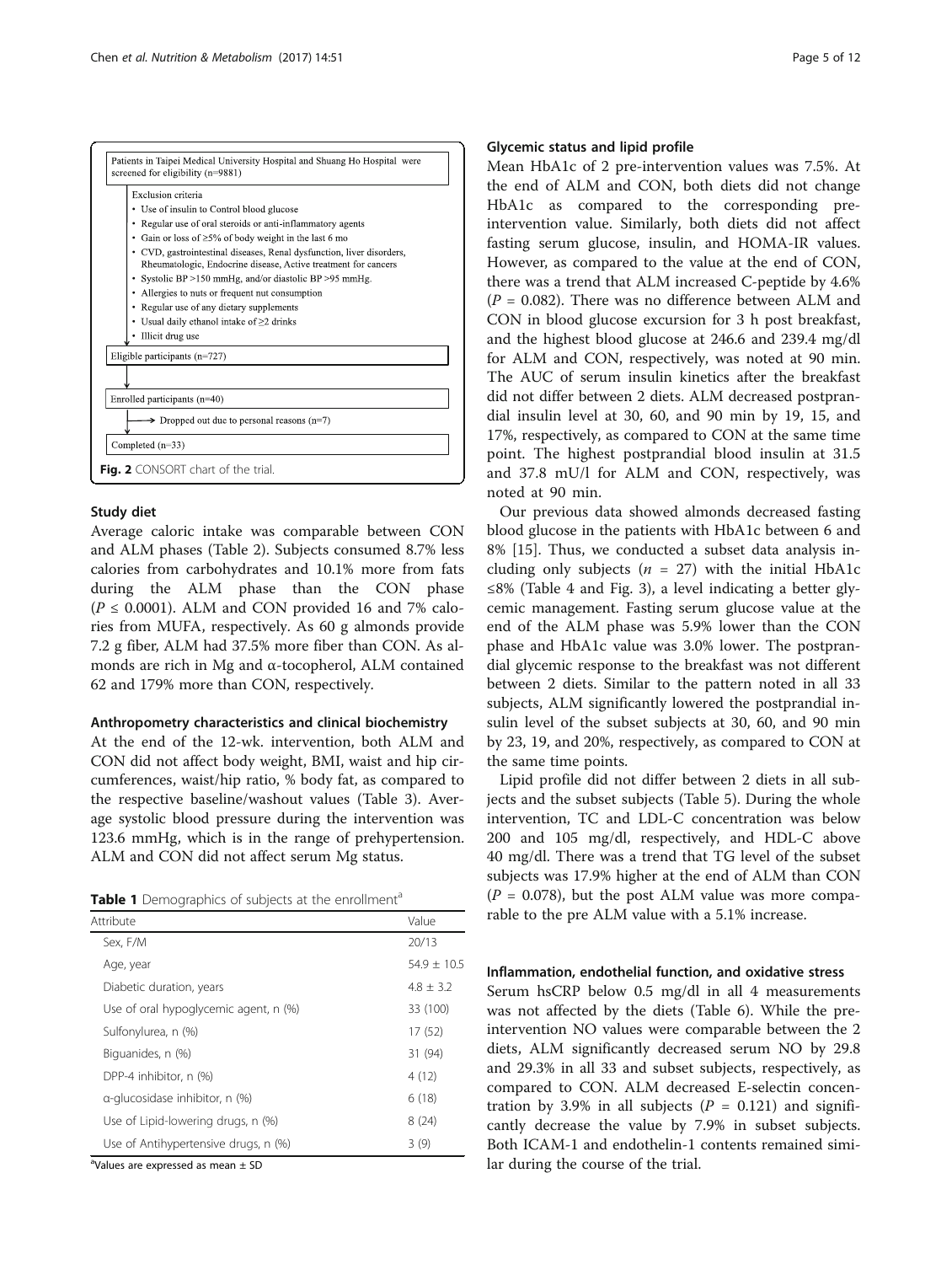<span id="page-5-0"></span>Table 2 Nutrient composition of control (CON) and almond (ALM) diets<sup>a</sup>

| <b>Nutrients</b>            | $CON (n = 33)$       | ALM $(n = 33)$       | $P$ -value $^{\rm b}$ |
|-----------------------------|----------------------|----------------------|-----------------------|
| Calories (kcal)             | $1643.4 \pm 133.6$   | $1665.9 \pm 153.8$   | 0.420                 |
| Crude protein (% of energy) | $17.2 \pm 1.6$       | $17.5 \pm 1.3$       | 0.217                 |
| Fat (% of energy)           | $29.2 \pm 3.1$       | $38.4 \pm 3.5$       | < 0.001               |
| Carbohydrate (% of energy)  | $55.7 \pm 4.3$       | $47.0 \pm 3.4$       | < 0.001               |
| PUFA(q)                     | $22.3 \pm 4.5$ (12%) | $22.0 \pm 4.1$ (12%) | 0.918                 |
| MUFA (q)                    | $12.7 \pm 3.3$ (7%)  | $30.7 \pm 4.0$ (16%) | < 0.001               |
| SFA(q)                      | $9.5 \pm 2.6$ (5%)   | $11.1 \pm 3.3$ (6%)  | 0.004                 |
| Dietary fiber (q)           | $16.0 \pm 2.9$       | $22.1 \pm 3.2$       | < 0.001               |
| Cholesterol (mg)            | $125.1 \pm 81.8$     | $119.7 \pm 72.2$     | 0.696                 |
| Magnesium (mg)              | $209.7 \pm 32.0$     | $340.5 \pm 25.1$     | < 0.001               |
| a-Tocopherol (mg)           | $7.0 \pm 2.3$        | $19.5 \pm 1.7$       | < 0.001               |
|                             |                      |                      |                       |

<sup>a</sup>Nutrients calculated using E-Kitchen software are presented as mean  $\pm$  SD

bMeans in the same row tested using Student's t-test

Circulating oxidized LDL was not affected by the diets (Table [6\)](#page-8-0). ALM decreased protein carbonyl of all 33 subjects by 32% as compared to CON ( $P = 0.15$ ). ALM did not lead to a significant increase in plasma α-tocopherol. α-Tocopherol value of all 33 subjects at the end of both ALM and CON phases was ~8% higher than the corresponding pre-intervention value, and the percent increase in the subset subjects was 8.6 and 3.5%, respectively.

## Discussion

#### Glucoregulation

Approaches to protecting against CVD risk have been intensively sought for patients with T2DM. Among all evidence based approaches, a healthful dietary pattern

and regular physical activity are appreciated to be the key components of diabetes management after pharmacotherapy [\[30](#page-10-0)]. In this study, we found that the incorporation of almonds to a healthy dietary plan might help improve long-term glycemic status in the patients with a better glucose control.

Nutrition therapy is defined as the treatment of a disease or condition through the modification of nutrient or food intake [\[31](#page-10-0)]. According to the nutrition therapy recommendations for the management of adults with diabetes made by the [American Diabetes Association](http://www.diabetes.org/) (ADA), a variety of nutrient-dense foods in appropriate portion sizes shall be incorporated into their daily diet to improve overall health and specifically to attain individualized glycemic, blood pressure, and lipid goals [\[31](#page-10-0)].

Table 3 Changes in anthropometric characteristics and blood biochemistries after the consumption of either control (CON) or almond (ALM) diet for 12 weeks $a$ 

|                    | <b>CON</b>       |                  | <b>ALM</b>       |                  |                      |
|--------------------|------------------|------------------|------------------|------------------|----------------------|
|                    | Pre              | Post             | Pre              | Post             | P-value <sup>b</sup> |
| Body weight (kg)   | $64.7 \pm 10.8$  | $64.8 \pm 11.0$  | $65.3 \pm 11.0$  | $64.7 \pm 10.7$  | 0.241                |
| BMI ( $kg/m2$ )    | $25.3 \pm 4.1$   | $25.4 \pm 4.3$   | $25.6 \pm 4.3$   | $25.3 \pm 4.2$   | 0.148                |
| Waist (cm)         | $88.1 \pm 11.7$  | $88.1 \pm 12.0$  | $89.0 \pm 11.7$  | $88.4 \pm 10.7$  | 0.477                |
| $Hip$ (cm)         | $97.5 \pm 6.8$   | $97.3 \pm 7.8$   | $97.4 \pm 7.0$   | $97.1 \pm 7.4$   | 0.467                |
| Waist-Hip ratio    | $0.91 \pm 0.11$  | $0.91 \pm 0.11$  | $0.92 \pm 0.11$  | $0.91 \pm 0.09$  | 0.769                |
| Body fat (%)       | $31.6 \pm 8.7$   | $31.4 \pm 9.4$   | $31.0 \pm 9.0$   | $31.7 \pm 8.6$   | 0.384                |
| SBP (mmHg)         | $124.2 \pm 15.2$ | $123.6 \pm 18.2$ | $124.5 \pm 14.0$ | $122.1 \pm 13.4$ | 0.978                |
| DBP (mmHg)         | $74.9 \pm 10.3$  | $77.3 \pm 9.8$   | $74.9 \pm 10.6$  | $76.5 \pm 10.2$  | 0.889                |
| AST (U/I)          | $22.7 \pm 11.8$  | $22.2 \pm 7.6$   | $23.5 \pm 10.1$  | $22.4 \pm 8.0$   | 0.542                |
| $ALT$ (U/I)        | $26.1 \pm 16.7$  | $24.0 \pm 11.6$  | $26.6 \pm 15.2$  | $23.4 \pm 12.7$  | 0.822                |
| Creatinine (mg/dl) | $0.70 \pm 0.14$  | $0.71 \pm 0.13$  | $0.69 \pm 0.14$  | $0.72 \pm 0.14$  | 0.430                |
| Mg (meg/l)         | $2.01 \pm 0.27$  | $2.02 \pm 0.27$  | $2.00 \pm 0.27$  | $2.03 \pm 0.26$  | 0.573                |

<sup>a</sup>Data are presented as mean ± SD

b<br>P-values illustrate significant difference between post ALM and post CON values, tested using a repeated-measures ANOVA analysis, followed by LSMEANS test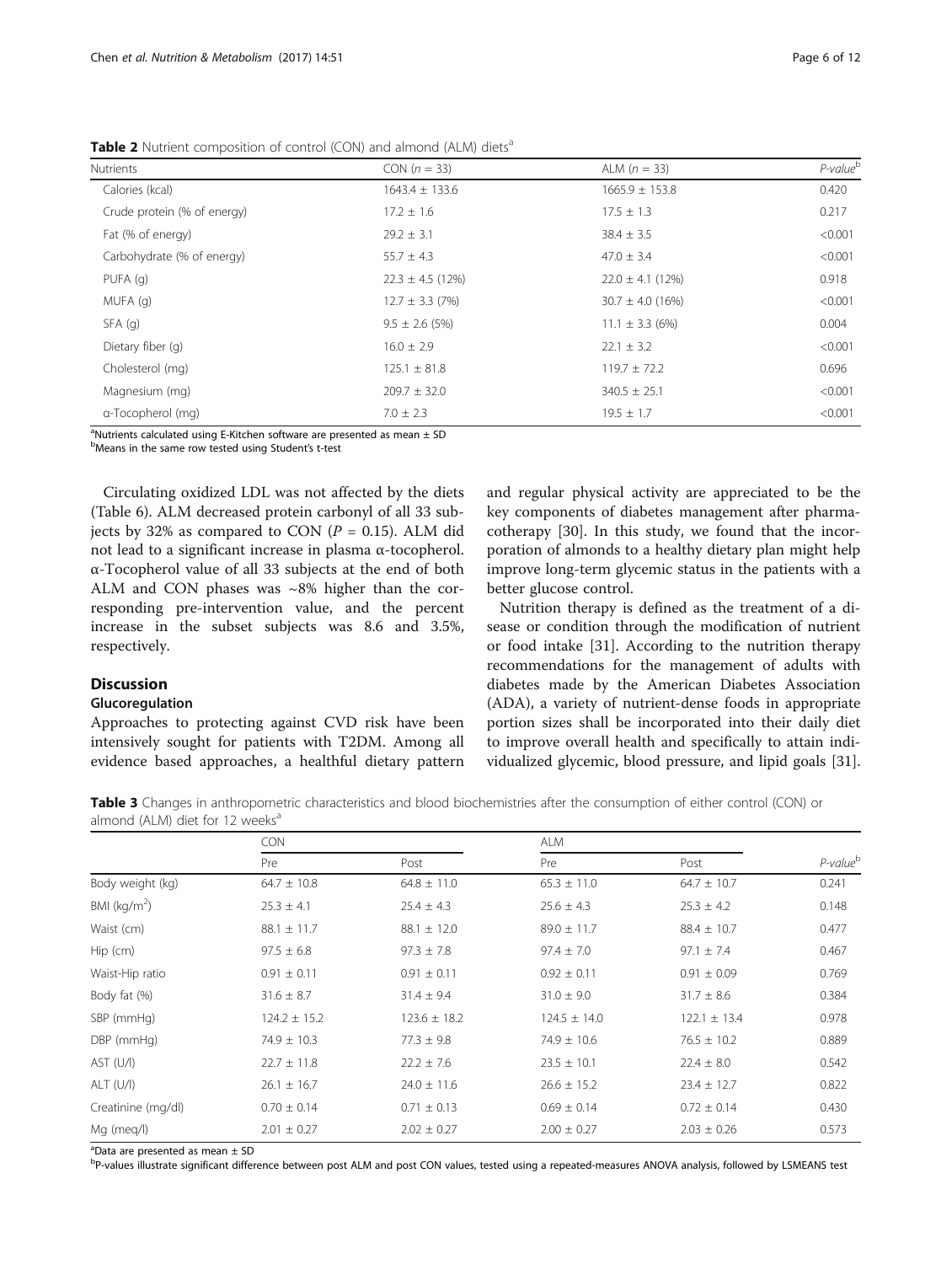|                                       | <b>CON</b><br><b>ALM</b> |                   |                   |                   |                       |
|---------------------------------------|--------------------------|-------------------|-------------------|-------------------|-----------------------|
|                                       | Pre                      | Post              | Pre               | Post              | $P$ -value $^{\rm b}$ |
| All subjects ( $n = 33$ )             |                          |                   |                   |                   |                       |
| $HbA1c$ (%)                           | $7.47 \pm 1.12$          | $7.45 \pm 0.80$   | $7.51 \pm 0.97$   | $7.39 \pm 1.05$   | 0.626                 |
| Fasting plasma glucose (mg/dl)        | $146.5 \pm 37.9$         | $139.6 \pm 33.1$  | $140.7 \pm 30.9$  | $140.3 \pm 36.8$  | 0.587                 |
| Fasting serum insulin (mU/l)          | $11.2 \pm 4.9$           | $12.3 \pm 6.0$    | $10.4 \pm 4.6$    | $11.8 \pm 5.7$    | 0.782                 |
| <b>HOMA-IR</b>                        | $4.00 \pm 2.08$          | $4.24 \pm 2.70$   | $3.58 \pm 1.75$   | $3.98 \pm 1.98$   | 0.833                 |
| C-peptide (ng/ml)                     | $2.64 \pm 1.12$          | $2.60 \pm 1.25$   | $2.48 \pm 0.94$   | $2.73 \pm 1.22$   | 0.082                 |
| Postprandial glucose AUC (mg/dl·min)  | 37,424 ± 7681            | $36,415 \pm 7250$ | $35,768 \pm 7379$ | $37,706 \pm 8490$ | 0.110                 |
| Postprandial insulin AUC (mU/l-min)   | $3975 \pm 2353$          | $4690 \pm 3327$   | $4055 \pm 2964$   | $4345 \pm 2791$   | 0.557                 |
| Subjects with HbA1c $\leq$ 8 (n = 27) |                          |                   |                   |                   |                       |
| HbA1c (%)                             | $7.07 \pm 0.58$          | $7.23 \pm 0.63$   | $7.18 \pm 0.64$   | $7.01 \pm 0.62$   | 0.043                 |
| Fasting serum glucose (mg/dl)         | $134.3 \pm 24.8$         | $137.4 \pm 26.7$  | $132.8 \pm 24.8$  | $129.3 \pm 25.6$  | 0.011                 |
| Fasting serum insulin (mU/l)          | $11.2 \pm 5.0$           | $12.9 \pm 6.4$    | $10.8 \pm 4.8$    | $12.0 \pm 5.7$    | 0.660                 |
| <b>HOMA-IR</b>                        | $3.73 \pm 2.13$          | $4.35 \pm 2.92$   | $3.56 \pm 1.80$   | $3.83 \pm 2.05$   | 0.416                 |
| C-peptide (ng/ml)                     | $2.62 \pm 1.07$          | $2.70 \pm 1.26$   | $2.53 \pm 0.95$   | $2.76 \pm 1.23$   | 0.351                 |
| Postprandial glucose AUC (mg/dl·min)  | $34,997 \pm 5591$        | $35,921 \pm 6404$ | $34,133 \pm 6477$ | $35,637 \pm 7177$ | 0.795                 |
| Postprandial insulin AUC (mU/l-min)   | $4051 \pm 2424$          | $5029 \pm 3487$   | $4284 \pm 3143$   | $4508 \pm 2760$   | 0.377                 |

<span id="page-6-0"></span>Table 4 Changes in serum biomarkers of glucoregulation after the consumption of either control (CON) or almond (ALM) diet for 12 weeks $a$ 

a Data are presented as mean ± SD

b<br>P-values illustrate significant difference between post ALM and post CON values, tested using a repeated-measures ANOVA analysis, followed by LSMEANS test



HbA1c ≤8) responses to a standard breakfast after the consumption of either control (CON) or almond (ALM) diet for 12 weeks. \*Means at the same time point differ,  $P \le 0.05$ , tested using a repeated-measures ANOVAanalysis, followed by LSMEANS test.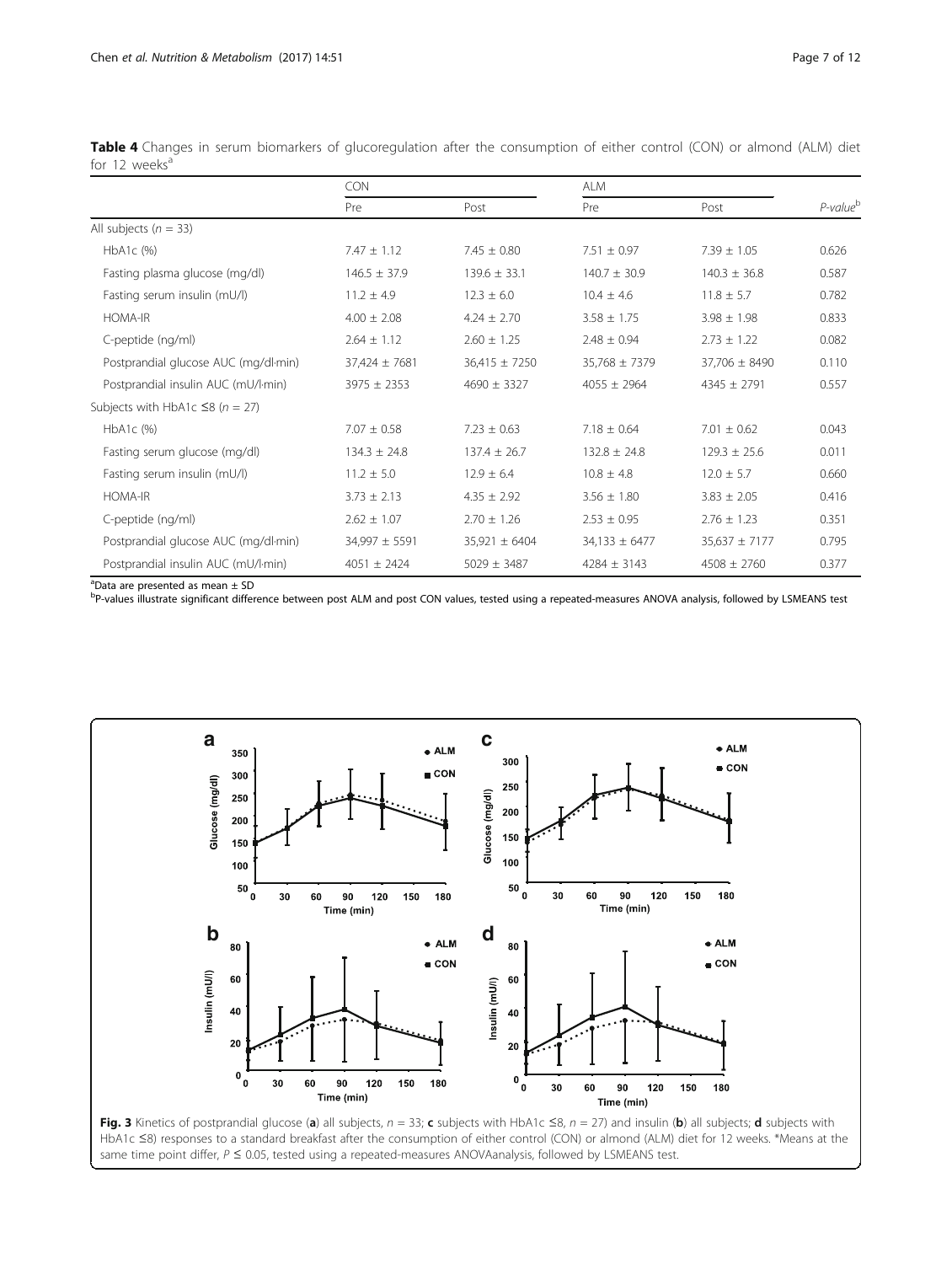<span id="page-7-0"></span>

| Table 5 Changes in lipid profile after the consumption of either control (CON) or almond (ALM) diet for 12 weeks <sup>a</sup> |  |  |  |  |  |  |  |  |  |  |
|-------------------------------------------------------------------------------------------------------------------------------|--|--|--|--|--|--|--|--|--|--|
|-------------------------------------------------------------------------------------------------------------------------------|--|--|--|--|--|--|--|--|--|--|

|                                       | CON              |                  | <b>ALM</b>        |                   |                      |
|---------------------------------------|------------------|------------------|-------------------|-------------------|----------------------|
|                                       | Pre              | Post             | Pre               | Post              | P-value <sup>b</sup> |
| All subjects ( $n = 33$ )             |                  |                  |                   |                   |                      |
| TC (mg/dl)                            | $170.7 \pm 31.9$ | $180.6 \pm 36.0$ | $175.1 \pm 36.0$  | $178.9 \pm 28.4$  | 0.468                |
| LDL (mg/dl)                           | $97.5 \pm 29.3$  | $102.9 \pm 29.2$ | $100.2 \pm 29.5$  | $98.0 \pm 24.5$   | 0.250                |
| HDL (mg/dl)                           | $44.8 \pm 12.9$  | $49.7 \pm 13.4$  | $45.2 \pm 11.9$   | $48.5 \pm 12.4$   | 0.279                |
| TG (mg/dl)                            | $161.1 \pm 83.7$ | $141.2 \pm 68.3$ | $164.4 \pm 117.6$ | $162.9 \pm 111.1$ | 0.183                |
| LDL/HDL                               | $2.34 \pm 0.90$  | $2.22 \pm 0.82$  | $2.37 \pm 0.86$   | $2.15 \pm 0.70$   | 0.485                |
| Apo A1 (g/l)                          | $128.9 \pm 23.9$ | $135.1 \pm 23.4$ | $128.3 \pm 22.8$  | $135.3 \pm 24.3$  | 0.776                |
| Apo B (g/l)                           | $82.9 \pm 22.2$  | $85.8 \pm 24.2$  | $84.3 \pm 23.3$   | $86.7 \pm 22.6$   | 0.935                |
| Apo A1/Apo B                          | $0.66 \pm 0.20$  | $0.66 \pm 0.21$  | $0.68 \pm 0.21$   | $0.66 \pm 0.19$   | 0.750                |
| Subjects with HbA1c $\leq$ 8 (n = 27) |                  |                  |                   |                   |                      |
| TC (mg/dl)                            | $167.7 \pm 32.3$ | $176.3 \pm 32.3$ | $172.0 \pm 35.0$  | $177.0 \pm 28.4$  | 0.735                |
| LDL (mg/dl)                           | $96.0 \pm 29.5$  | $103.1 \pm 29.2$ | $100.2 \pm 30.7$  | $96.8 \pm 24.0$   | 0.192                |
| HDL (mg/dl)                           | $45.3 \pm 14.0$  | $49.6 \pm 14.0$  | $45.5 \pm 12.8$   | $48.9 \pm 13.6$   | 0.562                |
| TG (mg/dl)                            | $154.3 \pm 84.0$ | $130.7 \pm 54.4$ | $146.6 \pm 70.9$  | $154.1 \pm 98.6$  | 0.078                |
| LDL/HDL                               | $2.30 \pm 0.89$  | $2.22 \pm 0.76$  | $2.37 \pm 0.87$   | $2.13 \pm 0.70$   | 0.327                |
| Apo A1 (g/l)                          | $129.2 \pm 25.6$ | $134.6 \pm 25.2$ | $128.3 \pm 24.8$  | $135.0 \pm 26.6$  | 0.675                |
| Apo B (g/l)                           | $80.9 \pm 22.2$  | $83.8 \pm 22.3$  | $82.5 \pm 22.8$   | $84.8 \pm 22.7$   | 0.956                |
| Apo A1/Apo B                          | $0.64 \pm 0.19$  | $0.64 \pm 0.20$  | $0.67 \pm 0.21$   | $0.65 \pm 0.20$   | 0.710                |

a Data are presented as mean ± SD

b<br>P-values illustrate significant difference between post ALM and post CON values, tested using a repeated-measures ANOVA analysis, followed by LSMEANS test

Both of our study diets provided about 65% of total calories from combining carbohydrate and MUFA and met the ADA recommendation that a diet have to provide 60% to 70% of calories from a mix of carbohydrate and MUFA [\[32](#page-11-0)]. As incorporating almonds to replace 20% energy intake shifted ~9% daily calories from carbohydrates to fats, the energy intake profile of the ALM appeared to be more consistent to the observed average macronutrient calorie distribution for the diabetes, eating ~45% of their calories from carbohydrate, ∼36–40% from fat, and  $~16-18\%$  from protein [\[31](#page-10-0), [33](#page-11-0)]. As almonds are rich in oleic acid, their incorporation also raised the overall intake of MUFA, an increase considered beneficial to overall dietary fat quality [\[31](#page-10-0)]. HbA1c is appreciated as a biomarker for the future risks of CVD in Taiwanese [[34](#page-11-0)]. Chen et al. [[34\]](#page-11-0) reported that patients with HbA1c ≥7.5% had 82% greater risk for CVD and 145% greater for all-cause death. Thus, it is very crucial to reduce HbA1c to the recommended level at 7%. Clinical evidence gathered from others and us [[11, 12](#page-10-0), [14, 16](#page-10-0), [18,](#page-10-0) [35](#page-11-0)] suggested that almonds could be an integral part of a healthful diet for diabetes management through multiple mechanisms of actions, i.e., reducing glycemic index value of co-consumed food, increasing insulin secretion, and alleviating insulin resistance. Our previous study [[16\]](#page-10-0) showed that almonds decreased fasting blood glucose and insulin and

improved HOMA-IR in Chinese patients with T2DM. In contrast, the present study did not show the same hypoglycemic effect even though the intervention duration was extended to 12 wks. These null results are added to the mixed evidence on the glycemic benefits of almonds, other individual nuts or mixed nuts. In line with our study, Lovejoy et al. [\[19\]](#page-10-0) did not find that almonds added to either a low-fat or a high-fat diet improved glucose tolerance and insulin status in American patients with T2DM. Furthermore, Tapsell et al. [[36](#page-11-0)] found that walnuts did not alter HbA1c in T2DM patients but improved fasting insulin level. While potential mechanism(s) responsible for the discrepancy remains to be explored, we speculate that better controlled lipid profile, blood glucose, oxidative stress, and inflammation noted in the study as compared to our previous trial may diminish the likelihood of detecting the benefit of almonds on glycemic control. Particularly, the baseline blood glucose and insulin values at 155.7 mg/dl and 13.7 mU/l noted in our previous study, which were larger than those in the present study, implicate that the glucose management prior to the participation in the trial may confound the potential efficacy of almonds in glucoregulation. With this notion, we did a subset analysis in patients with a better glucose management (HbA1c ≤8%) and found that almonds improved fasting blood glucose and HbA1c. Mechanism(s) by which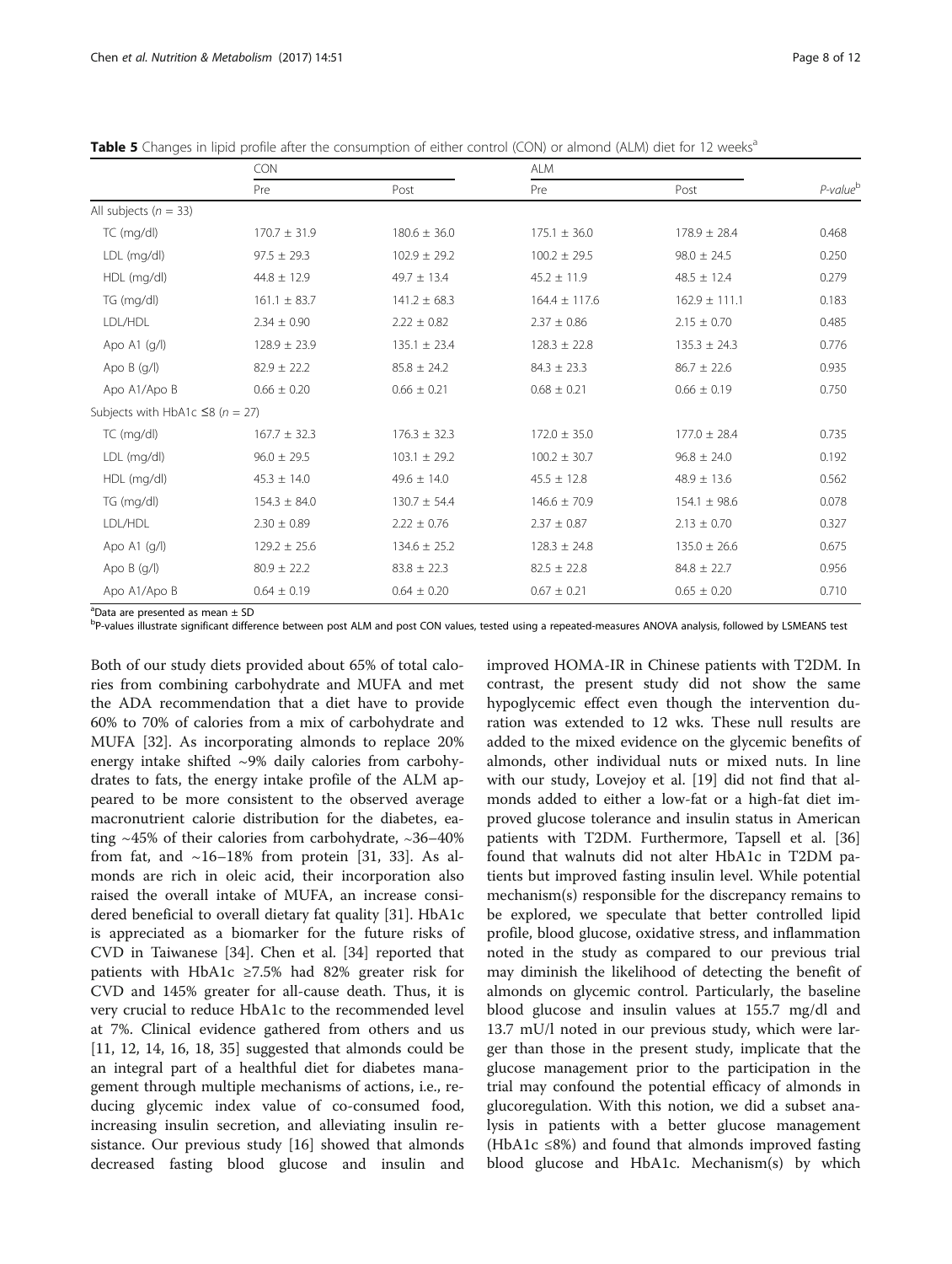|                                         | <b>CON</b>       |                  | <b>ALM</b>       |                  |                      |
|-----------------------------------------|------------------|------------------|------------------|------------------|----------------------|
|                                         | Pre              | Post             | Pre              | Post             | P-value <sup>b</sup> |
| All subjects ( $n = 33$ )               |                  |                  |                  |                  |                      |
| hsCRP (mg/dl)                           | $0.20 \pm 0.19$  | $0.29 \pm 0.29$  | $0.24 \pm 0.24$  | $0.30 \pm 0.29$  | 0.796                |
| sE-Selectin (ng/ml)                     | $43.4 \pm 20.7$  | $44.0 \pm 20.2$  | $46.1 \pm 18.0$  | $42.3 \pm 15.5$  | 0.121                |
| $ICAM-1$ (ng/ml)                        | $223.2 \pm 77.4$ | $229.2 \pm 72.2$ | $240.1 \pm 89.1$ | $230.7 \pm 80.9$ | 0.225                |
| Endothelin-1 (pg/ml)                    | $0.98 \pm 0.36$  | $1.14 \pm 0.41$  | $1.04 \pm 0.39$  | $1.16 \pm 0.42$  | 0.889                |
| Nitric oxidde (umol/l)                  | $59.6 \pm 35.8$  | $72.1 \pm 55.3$  | $62.5 \pm 40.9$  | $50.6 \pm 26.7$  | 0.048                |
| Protein carbonyl (nmol/mg)              | $1.00 \pm 0.54$  | $1.06 \pm 0.68$  | $1.00 \pm 0.65$  | $0.72 \pm 0.56$  | 0.151                |
| Oxidized LDL (U/l)                      | $32.8 \pm 9.9$   | $34.8 \pm 10.9$  | $33.9 \pm 10.9$  | $35.1 \pm 9.9$   | 0.736                |
| Urinary isoprostanes (ng/mg creatinine) | $12.2 \pm 6.2$   | $14.2 \pm 9.2$   | $11.9 \pm 4.2$   | $12.2 \pm 4.7$   | 0.200                |
| a-Tocopherol (µmol/l)                   | $8.51 \pm 3.37$  | $9.24 \pm 5.45$  | $8.86 \pm 4.43$  | $9.57 \pm 5.11$  | 0.853                |
| Subjects with HbA1c $\leq$ 8 (n = 27)   |                  |                  |                  |                  |                      |
| hsCRP (mg/dl)                           | $0.18 \pm 0.19$  | $0.29 \pm 0.29$  | $0.23 \pm 0.24$  | $0.30 \pm 0.30$  | 0.789                |
| sE-Selectin (ng/ml)                     | $42.3 \pm 21.7$  | $44.5 \pm 21.5$  | $45.7 \pm 18.7$  | $41.0 \pm 15.4$  | 0.026                |
| $ICAM-1$ (ng/ml)                        | $222.0 \pm 78.6$ | $229.1 \pm 75.5$ | $241.1 \pm 92.8$ | $231.5 \pm 83.7$ | 0.263                |
| Endothelin-1 (pg/ml)                    | $1.01 \pm 0.36$  | $1.11 \pm 0.39$  | $1.07 \pm 0.38$  | $1.16 \pm 0.40$  | 0.802                |
| $NO$ ( $µmol/l$ )                       | $62.4 \pm 37.1$  | $71.2 \pm 52.1$  | $62.1 \pm 41.4$  | $50.3 \pm 28.0$  | 0.048                |
| Protein carbonyl (nmol/mg)              | $1.13 \pm 0.84$  | $1.05 \pm 0.67$  | $0.96 \pm 0.64$  | $0.75 \pm 0.59$  | 0.242                |
| Oxidized LDL (U/l)                      | $31.5 \pm 10.1$  | $33.8 \pm 10.8$  | $32.8 \pm 11.1$  | $33.9 \pm 10.2$  | 0.653                |
| Urinary isoprostanes (ng/mg creatinine) | $12.7 \pm 6.6$   | $15.2 \pm 9.8$   | $11.7 \pm 3.8$   | $12.0 \pm 4.9$   | 0.131                |
| a-Tocopherol (µmol/l)                   | $8.23 \pm 2.99$  | $8.52 \pm 2.83$  | $8.25 \pm 2.52$  | $8.96 \pm 3.11$  | 0.551                |

<span id="page-8-0"></span>Table 6 Changes in biomarkers of inflammation and oxidative stress after the consumption of either control (CON) or almond (ALM) diet for 12 weeks<sup>a</sup>

<sup>a</sup>Data are presented as mean ± SD

b<br>P-values illustrate significant difference between post ALM and post CON values, tested using a repeated-measures ANOVA analysis, followed by LSMEANS test

almonds were only effective to improve glycemic management in the patients with a lower HbA1c remains to be explored, we speculate that a drug-nutrition interaction may potentially contribute to the observed divergent benefits as the patients with HbA1c >8% took more glucose lowering medications than those who had HbA1c ≤8% (2.3 ± 0.7 vs. 1.6 ± 0.8,  $P = 0.04$ ).

## Lipid profile

Low density lipoprotein (LDL)-cholesterol levels have been shown to rise in response to the increased intake of dietary cholesterol and saturated fats [\[37\]](#page-11-0). Therefore, dietary counseling has become a key strategy to help manage dyslipidemia in patients with type 2 diabetes as they are at increased risk for CVD. The NCEP dietary recommendations are to consume a diet meeting the following criteria: <7% of energy from saturated fat, up to 20% of energy from MUFA, <200 mg cholesterol per day, and 25% to 35% of energy from fat [\[38\]](#page-11-0). The 2004 update to the NCEP guidelines can necessitate more than 50% reduction in LDL-C in some patients. Several dietary interventions have been illustrated to lower CVD risk [[39](#page-11-0), [40\]](#page-11-0).

Almonds and other tree nuts have been appreciated for their hypocholesterolemic benefit, mainly due to their fiber, phytosterols, polyphenolics, and a high unsaturated to saturated fat ratio [[41](#page-11-0), [42\]](#page-11-0). The hypocholesterolemic efficacy was estimated to be 1% LDL-cholesterol reduction per 10 g almonds [[13](#page-10-0)]. However, we did not find the same benefit in this study, most likely due to the baseline TC and LDL-C being below 200 mg/dL (5.172 mmol/l) and close to 100 mg/dl (2.586 mmol/l), respectively. Our results are in agreement with Ruisinger et al. study [[43\]](#page-11-0), in which they indicated the low baseline LDL-C [102 mg/dl (2.638 mmol/l)] value might have prohibited a significant improvement in LDL-C. Further, our results appeared consistent with the unchanged blood cholesterol levels found in our previous almond trial with the patients with coronary artery disease whose lipid profile had been well controlled either through medications, lifestyle modifications or both [[44](#page-11-0)]. Thus, the cholesterol-lowering efficacy of almonds and probably other nuts becomes discernible only when total cholesterol and LDL-cholesterol level exceeds 200 and 100 mg/dl, respectively.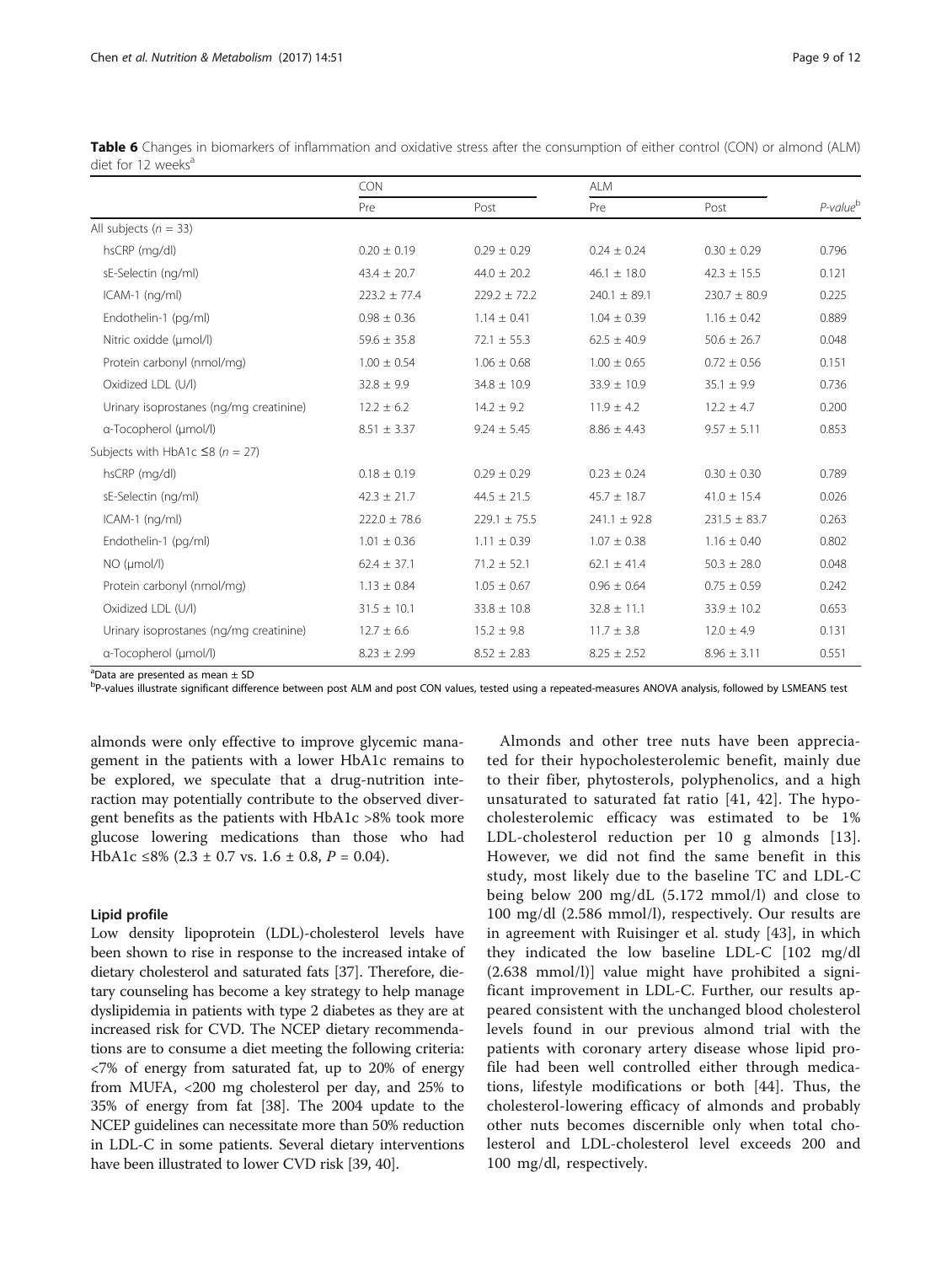## Inflammation and oxidative stress

Inflammation has become one of most appreciated mechanisms accountable for the development and progression of CVD [[29](#page-10-0), [45\]](#page-11-0). Inflammatory markers, such as hsCRP, IL-6, fibrinogen, vascular cell adhesion molecule-1 (VCAM-1) and ICAM-1, have all been identified as an independent predictor for CVD or T2DM [[46](#page-11-0)–[51](#page-11-0)]. Sweazea et al. [\[52](#page-11-0)] found that almonds reduced hsCRP by ~30% in patients with T2DM, but did not change IL-6 and TNF-α. Similarly, our previous study [[17](#page-10-0)] showed that almonds significantly decreased IL-6 and hsCRP. Furthermore, Rajaram et al. [\[53\]](#page-11-0) noted almonds lowered hsCRP and E-selectin in healthy Americans. In contrast, almonds appeared ineffective to improve inflammation in the present study. These null results may be ascribed to the low inflammatory status in the study patients, evidenced by hsCRP being lower than 0.30 mg/dl, a level that is regarded with the average risk for CVD. The level of E-selectin, ICAM-1, and endothelin-1 were also in the ranges of heathy people [\[54](#page-11-0), [55](#page-11-0)]. Further, as any antiinflammatory effect of almonds may be simply secondary to the almond-mediated improvements in blood cholesterol and glucose, the unchanged inflammatory status may be a consequence of the null effects of almonds on blood cholesterol and glucose.

Nitric oxide (NO) plays a pivotal role in endothelial dysfunction and hypertension. In this study, we found that the circulating NO concentration was significantly lower at the end of ALM than CON, but it shall be noted that compared to the pre-ALM value, the post value was not significantly decreased. Given that blood pressure remained steady during the almond consumption period, clinical plausibility of the observed NO reduction in endothelial health seems not clinically important.

The unchanged plasma α-tocopherol after almond consumption was unexpected even though the dose of almonds provided 179% more α-tocopherol than the control diet. Since all subjects who completed the trial had a full compliance to the study regimen during the intervention, the unchanged circulating α-tocopherol status could be ascribed to unknown mechanism(s). Further, [Traber](https://www.ncbi.nlm.nih.gov/pubmed/?term=Traber%20MG%5BAuthor%5D&cauthor=true&cauthor_uid=25469382) (2014) indicated that it is very difficult to adequately interpret the circulating  $\alpha$ -tocopherol status [[56](#page-11-0)].

## Complaints and study limitation

All volunteers didn't display any gastrointestinal symptoms and other side effects during the whole trial. There are a few limitations in this study. First, the small sample size ( $n = 33$ ) may impose an obstacle in the detection of significant changes of the study measures. For example, we infer that a larger sample size would enhance the likelihood of detecting the benefits of almonds on LDLcholesterol, E-selectin, protein carbonyl, and urinary

isoprostanes. Second, the study was a controlled feeding trial. Thus, any potential benefits, e.g., the improved glycemic management in diabetic patients with HbA1c ≤8%, are not readily generalizable to people who add almonds to their own nutritional therapy. Third, the same batch of almonds was used in the whole study to eliminate the impact of variation in almond nutrient composition between batches on the study outcomes. However, it is unclear whether different forms of almonds would affect the study outcomes. Nevertheless, we anticipate that adding almonds to patients' diet will definitely improve nutritional quality because of their favorable nutrient profile and potential food displacement effect.

Nutrition therapy is very crucial for managing blood glucose in patients with the diabetes. Previously, we reported that almonds added to replace 20% energy intake in Chinese patients with T2DM and mild hypercholesterolemia improved glycemic control, lipid profile, inflammation, and oxidative stress. However, the present study did not show almonds at  $~60$  g/d which was incorporated into the NCEP step 2 diet affected HbA1c, fasting blood glucose and insulin, postprandial glycemic response, lipid profile, and biomarkers of inflammation and oxidative stress in Chinese patients with T2DM and normocholesterolemia. In a subset analysis, the benefits of almonds in glycemic control were noted in the patients with the baseline HbA1c ≤8%.

## Conclusions

In conclusion, our findings suggest almonds incorporated to healthful diets may help improve glycemic status in diabetic patients with a better glycemic control.

#### Abbreviations

ALM: Almond diet; Apo: Apolipoprotein; AUC: Area under curve; CON: Control diet; CVD: Cardiovascular disease; HDL-C: HDL-cholesterol; HOMA-IR: The homeostatic model assessment; hsCRP: High sensitivity Creactive protein; ICAM-1: Intracellular adhesion molecule-1; LDL-C: LDLcholesterol; MUFA: Monounsaturated fat; NCEP II: National Cholesterol Education Program step II diet; NO: Nitric oxide; PUFA: Polyunsaturated fat; SFA: Saturated fat; T2DM: Type 2 diabetes mellitus; TC: Total cholesterol; TG: Total triglycerides

#### Acknowledgments

The study was supported by the Almond Board of California and U.S. Department of Agriculture (USDA)/Agricultural Research Service under Cooperative Agreement No. 1950-51000-087. The contents of this publication do not necessarily reflect the views or policies of the USDA nor does mention of trade names, commercial products or organizations imply endorsement by the U.S. government. None of the funding organizations or sponsors played a role in the design and conduct of the trial and in the data collection, management, analysis, and interpretation.

#### Funding

The study was sponsored by the Almond Board of California and USDA.

#### Availability of data and materials

The datasets are available upon requests.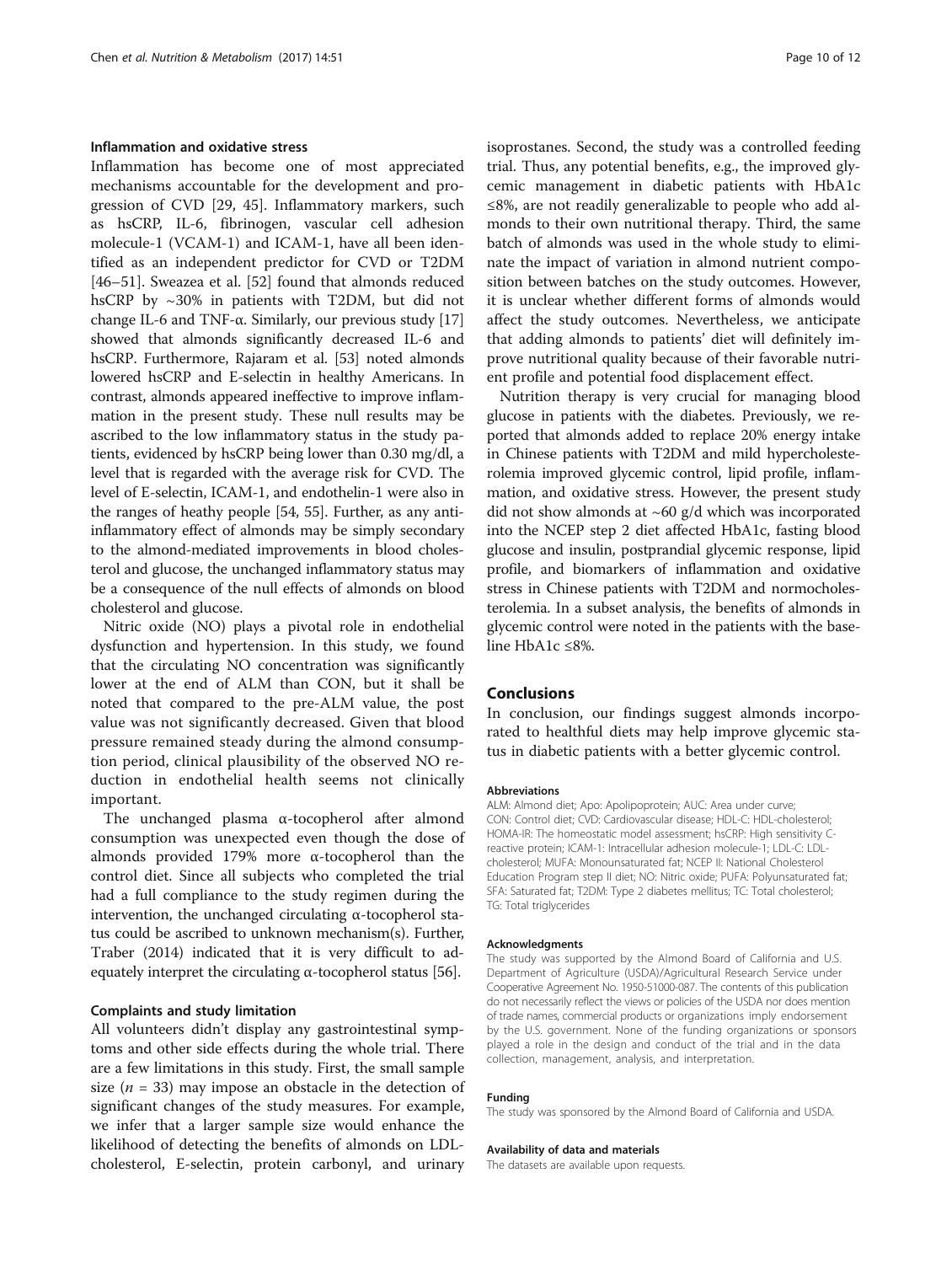#### <span id="page-10-0"></span>Authors' contributions

CMC, JFL, and CYOC designed the trial; CMC, SCL, CLH, SFW, ATH, [MLC,](http://food.usc.edu.tw/people/writing_journal.php?Sn=162) HTL, and EM conducted the trial; CMC and JFL analyzed the data; CMC and CYOC wrote the manuscript; and CYOC had the primary responsibility for the final content. All authors read and approved the final manuscript.

#### Ethics approval and consent to participate

The study protocol was approved by the Ethics Commission of Taipei Medical University and all subjects signed a written consent form.

#### Consent for publication

Not applicable.

#### Competing interests

The authors declare that they have no competing interests.

## Publisher's Note

Springer Nature remains neutral with regard to jurisdictional claims in published maps and institutional affiliations.

#### Author details

<sup>1</sup>Department of Food Science, Nutrition, and Nutraceutical Biotechnology, Shih-Chien University, No.70, Dazhi St., Zhongshan Dist, Taipei City 104, Taiwan. <sup>2</sup>Department Nutrition & Health Sciences, Chang Gung University of Science and Technology, No.261, Wenhua 1st Rd., Guishan Dist, Taoyuan City 33303, Taiwan. <sup>3</sup>School of Nutrition and Health Science, Taipei Medical University, 250 Wuxing St, Taipei City 110, Taiwan. <sup>4</sup>Division of Endocrinology and Metabolism, Department of Internal Medicine, Taipei Medical University Hospital, 252 Wuxing St, Taipei City 110, Taiwan. <sup>5</sup>Division of Endocrinology & Metabolism, Department of Internal Medicine, Taipei Medical University-Shuang Ho Hospital, No.291, Zhongzheng Rd., Zhonghe District, New Taipei City 235, Taiwan. <sup>6</sup>Antioxidants Research Laboratory, Jean Mayer USDA Human Nutrition Research Center on Aging, Tufts University, 711 Washington St., Boston, Massachusetts 02111, USA.

## Received: 29 April 2017 Accepted: 25 July 2017 Published online: 02 August 2017

#### References

- 1. Whorld Health. Diabetes factsheet. 2013. [http://www.who.int/mediacentre/](http://www.who.int/mediacentre/factsheets/fs312/en/) [factsheets/fs312/en/](http://www.who.int/mediacentre/factsheets/fs312/en/).
- 2. Ogurtsova K, da Rocha Fernandes JD, Huang Y, Linnenkamp U, Guariguata L, Cho NH, Cavan D, Shaw JE, Makaroff LE. IDF diabetes atlas: global estimates for the prevalence of diabetes for 2015 and 2040. Diabetes Res Clin Pract. 2017;128:40–50.
- 3. Kharroubi AT, Darwish HM. Diabetes mellitus: the epidemic of the century. World J Diabetes. 2015;6:850–67.
- 4. Srikanth S, Deedwania P. Primary and secondary prevention strategy for cardiovascular disease in diabetes mellitus. Cardiol Clin. 2011;29:47–70.
- 5. Umpierre D, Ribeiro PA, Kramer CK, Leitao CB, Zucatti AT, Azevedo MJ, Gross JL, Ribeiro JP, Schaan BD. Physical activity advice only or structured exercise training and association with HbA1c levels in type 2 diabetes: a systematic review and meta-analysis. JAMA. 2011;305:1790–9.
- Fox CS, Golden SH, Anderson C, Bray GA, Burke LE, de Boer IH, Deedwania P, Eckel RH, Ershow AG, Fradkin J, et al. Update on prevention of cardiovascular disease in adults with type 2 diabetes mellitus in light of recent evidence: a scientific statement from the American Heart Association and the American Diabetes Association. Diabetes Care. 2015;38:1777–803.
- 7. Evert AB, Boucher JL, Cypress M, Dunbar SA, Franz MJ, Mayer-Davis EJ, Neumiller JJ, Nwankwo R, Verdi CL, Urbanski P, Yancy WS Jr. Nutrition therapy recommendations for the management of adults with diabetes. Diabetes Care. 2014;37(Suppl 1):S120–43.
- 8. Ley SH, Hamdy O, Mohan V, Hu FB. Prevention and management of type 2 diabetes: dietary components and nutritional strategies. Lancet. 2014;383:1999–2007.
- 9. Hyson DA, Schneeman BO, Davis PA. Almonds and almond oil have similar effects on plasma lipids and LDL oxidation in healthy men and women. J Nutr. 2002;132:703–7.
- 10. Jaceldo-Siegl K, Sabate J, Batech M, Fraser GE. Influence of body mass index and serum lipids on the cholesterol-lowering effects of almonds in freeliving individuals. Nutr Metab Cardiovasc Dis. 2011;21(Suppl 1):S7–13.
- 11. Jenkins DJ, Kendall CW, Josse AR, Salvatore S, Brighenti F, Augustin LS, Ellis PR, Vidgen E, Rao AV. Almonds decrease postprandial glycemia, insulinemia, and oxidative damage in healthy individuals. J Nutr. 2006;136:2987–92.
- 12. Jenkins DJ, Kendall CW, Marchie A, Josse AR, Nguyen TH, Faulkner DA, Lapsley KG, Singer W. Effect of almonds on insulin secretion and insulin resistance in nondiabetic hyperlipidemic subjects: a randomized controlled crossover trial. Metabolism. 2008;57:882–7.
- 13. Jenkins DJ, Kendall CW, Marchie A, Parker TL, Connelly PW, Qian W, Haight JS, Faulkner D, Vidgen E, Lapsley KG, Spiller GA. Dose response of almonds on coronary heart disease risk factors: blood lipids, oxidized low-density lipoproteins, lipoprotein (a), homocysteine, and pulmonary nitric oxide: a randomized, controlled, crossover trial. Circulation. 2002;106:1327–32.
- 14. Josse AR, Kendall CW, Augustin LS, Ellis PR, Jenkins DJ. Almonds and postprandial glycemia–a dose-response study. Metabolism. 2007;56:400–4.
- 15. Li N, Jia X, Chen CY, Blumberg JB, Song Y, Zhang W, Zhang X, Ma G, Chen J. Almond consumption reduces oxidative DNA damage and lipid peroxidation in male smokers. J Nutr. 2007;137:2717–22.
- 16. Li SC, Liu YH, Liu JF, Chang WH, Chen CM, Chen CY. Almond consumption improved glycemic control and lipid profiles in patients with type 2 diabetes mellitus. Metabolism. 2011;60:474–9.
- 17. Liu JF, Liu YH, Chen CM, Chang WH, Chen CY. The effect of almonds on inflammation and oxidative stress in Chinese patients with type 2 diabetes mellitus: a randomized crossover controlled feeding trial. Eur J Nutr. 2013;52:927–35.
- 18. Wien M, Bleich D, Raghuwanshi M, Gould-Forgerite S, Gomes J, Monahan-Couch L, Oda K. Almond consumption and cardiovascular risk factors in adults with prediabetes. J Am Coll Nutr. 2010;29:189–97.
- 19. Lovejoy JC, Most MM, Lefevre M, Greenway FL, Rood JC. Effect of diets enriched in almonds on insulin action and serum lipids in adults with normal glucose tolerance or type 2 diabetes. Am J Clin Nutr. 2002;76:1000–6.
- 20. National Cholesterol Education Program (NCEP) Expert Panel on Detection E, and Treatment of High Blood Cholesterol in Adults (Adult Treatment Panel III). Third report of the National Cholesterol Education Program (NCEP) expert panel on detection, evaluation, and treatment of high blood cholesterol in adults (adult treatment panel III) final report. Circulation. 2002;106:3143–421.
- 21. Guerre-Millo M. Adiponectin: an update. Diabetes Metab. 2008;34:12–8.
- 22. Heinonen MV, Laaksonen DE, Karhu T, Karhunen L, Laitinen T, Kainulainen S, Rissanen A, Niskanen L, Herzig KH. Effect of diet-induced weight loss on plasma apelin and cytokine levels in individuals with the metabolic syndrome. Nutr Metab Cardiovasc Dis. 2009;19:626–33.
- 23. Lihn AS, Pedersen SB, Richelsen B. Adiponectin: action, regulation and association to insulin sensitivity. Obes Rev. 2005;6:13–21.
- 24. Tan VM, Wu T, Henry CJ, Lee YS. Glycaemic and insulin responses, glycaemic index and insulinaemic index values of rice between three Asian ethnic groups. Br J Nutr. 2015;113:1228–36.
- 25. Thomas M, Massa G, Bourguignon JP, Craen M, De Schepper J, de Zegher F, Dooms L, Du Caju M, Francois I, Heinrichs C, et al. Final height in children with idiopathic growth hormone deficiency treated with recombinant human growth hormone: the Belgian experience. Horm Res. 2001;55:88–94.
- 26. Laporte M, Villalon L, Thibodeau J, Payette H. Validity and reliability of simple nutrition screening tools adapted to the elderly population in healthcare facilities. J Nutr Health Aging. 2001;5:292–4.
- 27. Walter MF, Blumberg JB, Dolnikowski GG, Handelman GJ. Streamlined F2 isoprostane analysis in plasma and urine with high-performance liquid chromatography and gas chromatography/mass spectroscopy. Anal Biochem. 2000;280:73–9.
- 28. Bieri JG, Tolliver TJ, Catignani GL. Simultaneous determination of alphatocopherol and retinol in plasma or red cells by high pressure liquid chromatography. Am J Clin Nutr. 1979;32:2143–9.
- 29. Danesh J, Wheeler JG, Hirschfield GM, Eda S, Eiriksdottir G, Rumley A, Lowe GDO, Pepys MB, Gudnason V. C-reactive protein and other circulating markers of inflammation in the prediction of coronary heart disease. N Engl J Med. 2004;350:1387–97.
- 30. Franz MJ, Boucher JL, Evert AB. Evidence-based diabetes nutrition therapy recommendations are effective: the key is individualization. Diabetes Metab Syndr Obes. 2014;7:65–72.
- 31. Evert AB, Boucher JL, Cypress M, Dunbar SA, Franz MJ, Mayer-Davis EJ, Neumiller JJ, Nwankwo R, Verdi CL, Urbanski P, Yancy WS Jr. Nutrition therapy recommendations for the management of adults with diabetes. Diabetes Care. 2013;36:3821–42.